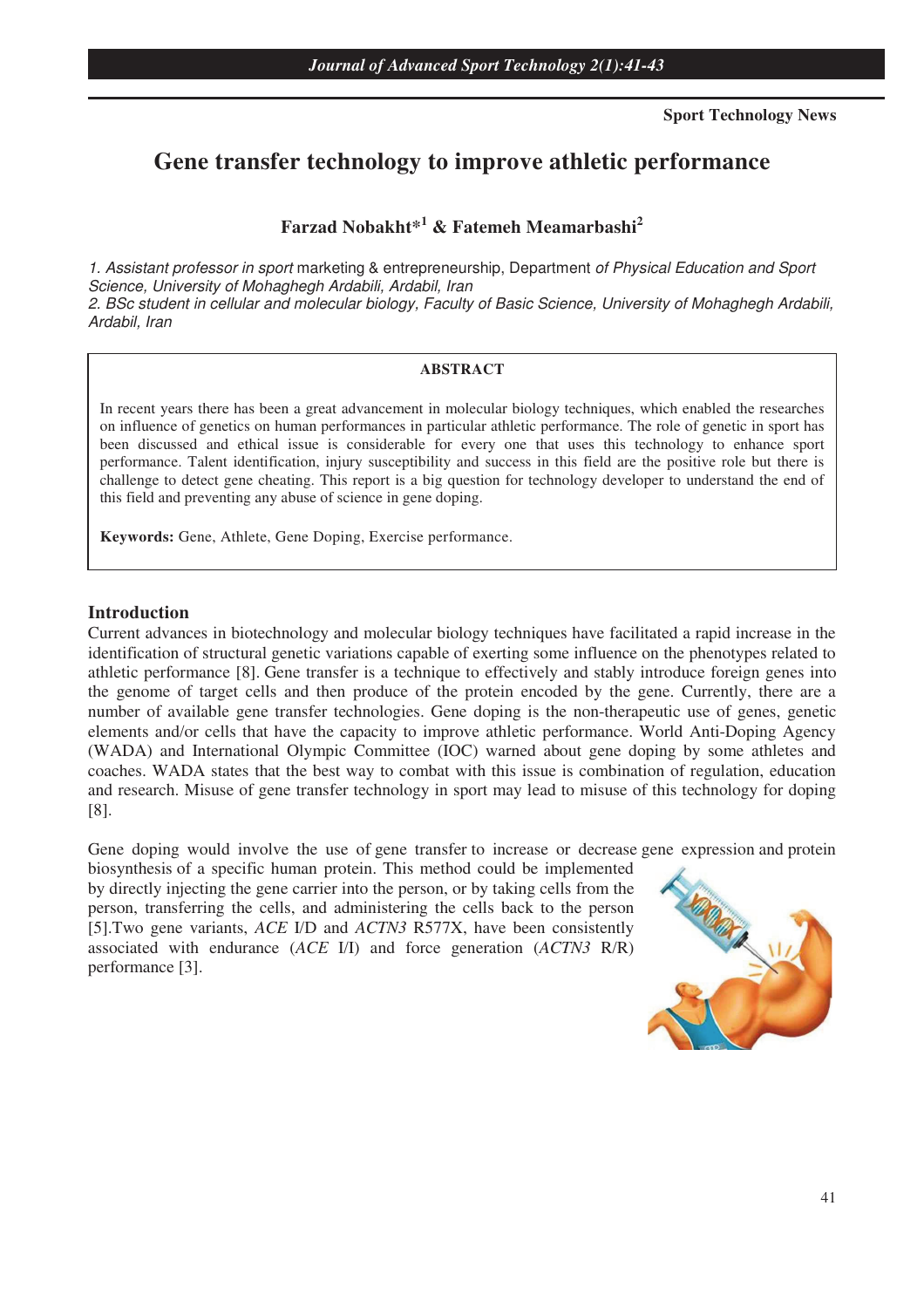| Researcher                                                                                                                                                                                                                                       | <b>Findings</b>                                                                                                                                                                                                                                                                                                                                                                                                                      |
|--------------------------------------------------------------------------------------------------------------------------------------------------------------------------------------------------------------------------------------------------|--------------------------------------------------------------------------------------------------------------------------------------------------------------------------------------------------------------------------------------------------------------------------------------------------------------------------------------------------------------------------------------------------------------------------------------|
| Montgomery HE, Marshall R, Hemingway H, et<br>al, 1998<br>Rigat B, Hubert C, Alhenc-Gelas F, et al.1990<br>Puthucheary Z, Skipworth JRA, Rawal J, et al.<br>2011<br>Scott RA, Moran C, Wilson RH, et al. 2005<br>Ma F, Yang Y, Li X, et al. 2013 | The ACE I/I genotype was specifically associated with<br>performance in endurance, but not power, athletes,<br>supporting the general consistency in the literature for an<br>association of ACE I/D genotype with endurance<br>performance [4,7,10-12].                                                                                                                                                                             |
| Chiu L-L, Wu Y-F, Tang M-T, et al. 2011                                                                                                                                                                                                          | association of the ACTN3 genotype with<br>The<br>performance has also been studied in children. Boys<br>with ACTN3 RR genotype tended to swim faster (25m<br>and $100m$ )                                                                                                                                                                                                                                                            |
| Pompeo N. 2011                                                                                                                                                                                                                                   | Identification of promising athletes at a young age<br>allows for an earlier adoption of dedicated training [1].<br>Most coaches, parents, and athletes lack the scientific<br>background required to understand the limitations of<br>these tests or the implications of the results. However,<br>some professional sports teams are already using the<br>results of these tests to partially direct training<br>prescriptions [9]. |
| Vlahovich N, Fricker PA, Brown MA, et al. 2017                                                                                                                                                                                                   | There are, however, valid roles for genetic research and<br>the AIS supports genetic research which aims to enhance<br>understanding of athlete susceptibility to injury or<br>illness. Genetic research is only to be conducted after<br>careful consideration of a range of ethical concerns<br>which include the provision of adequate informed<br>consent $[13]$ .                                                               |
| McCrory P. 2003                                                                                                                                                                                                                                  | The threat of gene transfer technology to elite sport [6].                                                                                                                                                                                                                                                                                                                                                                           |

**Table 1.** Gene and athletic performance researches.

Australian Institute of Sport on genetic research and testing of Australian athletes adopted some positions to prevent none ethical issue in talent identification.

- Athletes have the right to decline a genetic test.
- There will be no discrimination against athletes who decline genetic testing.
- The management of, and confidentiality pertaining to, genetic testing results will be clearly articulated to the athlete, prior to the participation in research.
- The results of genetic testing will remain confidential unless otherwise explicitly stated.
- Genetic testing for the purpose of research in sport will not be conducted on athletes under the age of 18 years.
- Athletes participating in genetic research have the right to withdraw from research at any time and/or have all of their material and/or results destroyed at any time during the process of testing or research.
- Athletes participating in genetic research have the right to have their material and/or results sent to a third party.
- Genetic testing for research in athletes will involve the least invasive method of sample collection required to deliver the research outcomes.
- Genetic manipulation will not be used for performance enhancement.
- Direct-to-consumer genetic testing in relation to sports performance is strongly discouraged.
- Genetic testing will not be used to include or exclude athletes from a high-performance program.
- Genetic testing will not be used as a method of talent identification.
- Directing evidence-based interventions to reduce injury and improve health is a legitimate and valid use of genetic information.
- Clear guidelines must define the dissemination of genetic information before a research study or testing regimen is started.